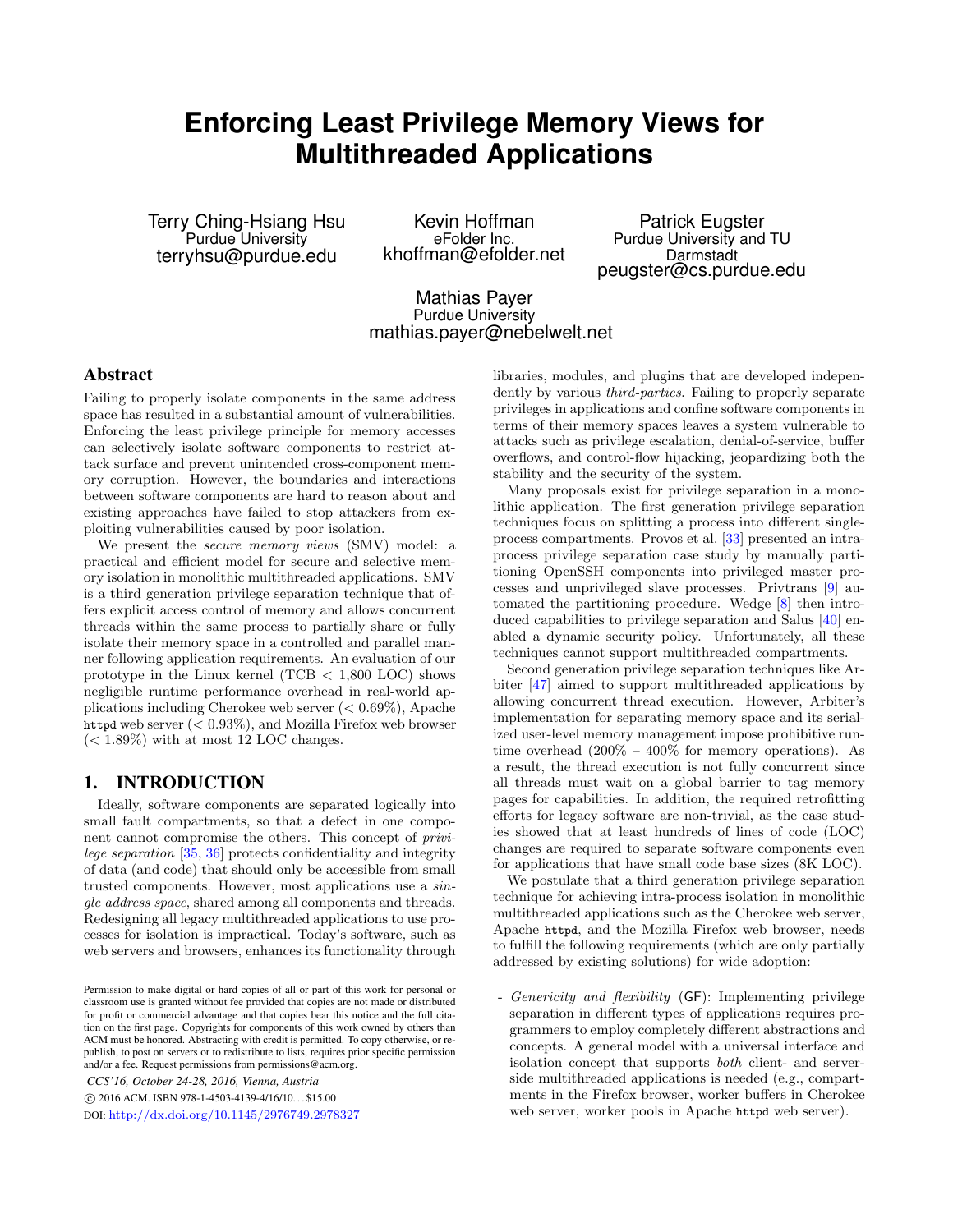|                     | 1st gen technique                 |                          |               |               | 2nd gen technique                                   | 3rd gen technique                                    |
|---------------------|-----------------------------------|--------------------------|---------------|---------------|-----------------------------------------------------|------------------------------------------------------|
| Problem tackled     | Non-parallel privilege separation |                          |               |               | Concurrent execution and<br>dynamic security policy | Concurrent memory operations<br>and high performance |
| Issue vs solution   | OpenSSH [33]                      | Privtrans <sup>[9]</sup> | Wedge [8]     | Salus $[40]$  | Arbiter <sup>[47]</sup>                             | $\overline{\text{SMV}}$ (This paper)                 |
| Security principal  | Process                           | Process                  | Single thread | Single thread | Multiple threads                                    | Multiple threads                                     |
| Parallel execution  | Not handled                       | Not handled              | Not handled   | Not handled   | Partially handled                                   | Yes                                                  |
| Parallel tagging    | Not handled                       | Not handled              | Not handled   | Not handled   | Not handled                                         | Yes                                                  |
| Security policy     | Static                            | Static                   | Static        | Dynamic       | Dynamic                                             | Dynamic                                              |
| <b>TCB</b>          | OS                                | Compiler, OS             | OS            | Library, OS   | Library, OS                                         | $OS$ (<1800 LOC)                                     |
| Refactoring efforts | Fully manual                      | Annotations              | Tool assisted | Tool assisted | Fully manual( $>100 \Delta$ LOC)                    | Library assisted $(<20 \Delta$ LOC)                  |
| Use cases           | OpenSSH                           | OpenSSH etc.             | OpenSSH etc.  | PolarSSL      | FUSE (8K LOC) etc.                                  | Firefox (13M LOC) etc.                               |

Table 1: Issues and solutions for intra-process privilege separation techniques.

- Ease of use (EU): Programmers prefer to realize their desired security policy in a model with a high-level API rather than through low-level error-prone memory management tools without intra-process capabilities (e.g., mmap, shmem.). In particular, porting legacy software to a new model has to be easy despite the complexity of component interweaving and the underlying assumption of shared memory (e.g., Firefox, which contains 13M LOC), and should be possible with minimal code refactoring efforts.
- No hardware modifications (NH): Over-privileged multithreaded applications are pervasive. A model that is ready to run on today's commodity hardware (even regardless of the CPU brands/models) is necessary for wide deployment.
- Low runtime overhead (LO): Monitoring application memory accesses at high frequency is unrealistic for practical systems. A practical model must be implemented in a way that incurs only negligible runtime overheads. In particular, enhanced security should not sacrifice the parallelism in multithreaded applications. A model has to support selective memory isolation for multiple computing entities (i.e., multiple threads can exercise the same privilege to parallelize a given workload and perform highly parallel memory operations).

To address the above challenges, we propose a third generation privilege separation solution for monolithic applications: secure memory views (SMVs) – a model and architecture that efficiently enforces differential security and fault isolation policies in monolithic multithreaded applications at negligible overheads. SMV protects applications from negligent or malicious memory accesses between software components. In short, the intrinsically shared process address space is divided into a dynamic set of memory protection domains. A thread container SMV maintains a collection of memory protection domains that define the memory view for its associated threads. Access privileges to the memory protection domains are explicitly defined in the SMVs and the associated SMVthreads must strictly follow the defined security policies. The SMV model provides a well-defined interface for programmers to exercise the least privilege principle for arbitrary software objects "inside" a multithreaded process. For example, a server's worker thread can be configured to allow access to its thread stack and part of the global server configuration but not to the private key that resides within the same process address space.

With the SMV model, the programmer can enforce different access permissions for different components in a single address space (GF). New software can leverage the full API and can be designed to only share data along a welldefined API, and existing software can be retrofitted (with

minimal code changes) by instrumenting calls across component boundaries to change the underlying memory view (EU). Moreover, the privilege enforcement relies on OS kernel level page table manipulation and standard hardware virtual memory protection mechanisms (NH). Therefore, the SMV model does not suffer from the performance overheads (LO) imposed by IPC (vs in-memory communication), user level memory management (vs kernel level), or per-instruction reference monitors (vs hardware trap). The SMV model's programmability and efficient privilege enforcement mechanism allow it to protect both client- and server-side multithreaded applications with low overhead.

We implemented a prototype of the SMV model in the Linux kernel. Our evaluation demonstrates (a) its negligible runtime overhead in the presence of high concurrency using multithreaded benchmarks that employ the general producer-consumer pattern, and (b) the immediate benefit of efficient software component isolation by compartmentalizing client connections for the popular Cherokee and Apache httpd web servers and the compartments in the Firefox web browser. SMVs incur only around 2% runtime overhead overall with 2 LOC changes for the multithreaded benchmark PARSEC, 0.69% throughput overhead with 2 LOC changes for Cherokee, 0.93% throughput overhead with 2 LOC changes for Apache httpd, and 1.89% runtime overhead with only 12 LOC changes for the Firefox web browser. Note that SMV focuses on restricting memory views for individual threads, access permissions for kernel APIs is an orthogonal problem that is well covered by, e.g., AppArmor [\[4\]](#page-11-2), SELinux [\[39\]](#page-12-5), or the seccomp framework [\[38\]](#page-12-6).

In summary, this paper makes the following contributions:

- Design of the SMV model which provides threads with finegrained control over privileges for a shared address space.
- Specification of an SMV API for programmers that facilitates porting existing pthread applications.
- Implementation of the SMV model that consists of a trusted Linux kernel component (implementing enforcement) and the corresponding untrusted user-space library that implement the SMV API, which is publicly available along with our benchmarks and test suite<sup>[1](#page-0-0)</sup>.
- Evaluation of our prototype implementation showing that SMVs achieve all four desired requirements as a practical and efficient model for enforcing least privilege memory views for multithreaded applications in practice.

<sup>1</sup><https://github.com/terry-hsu/smv>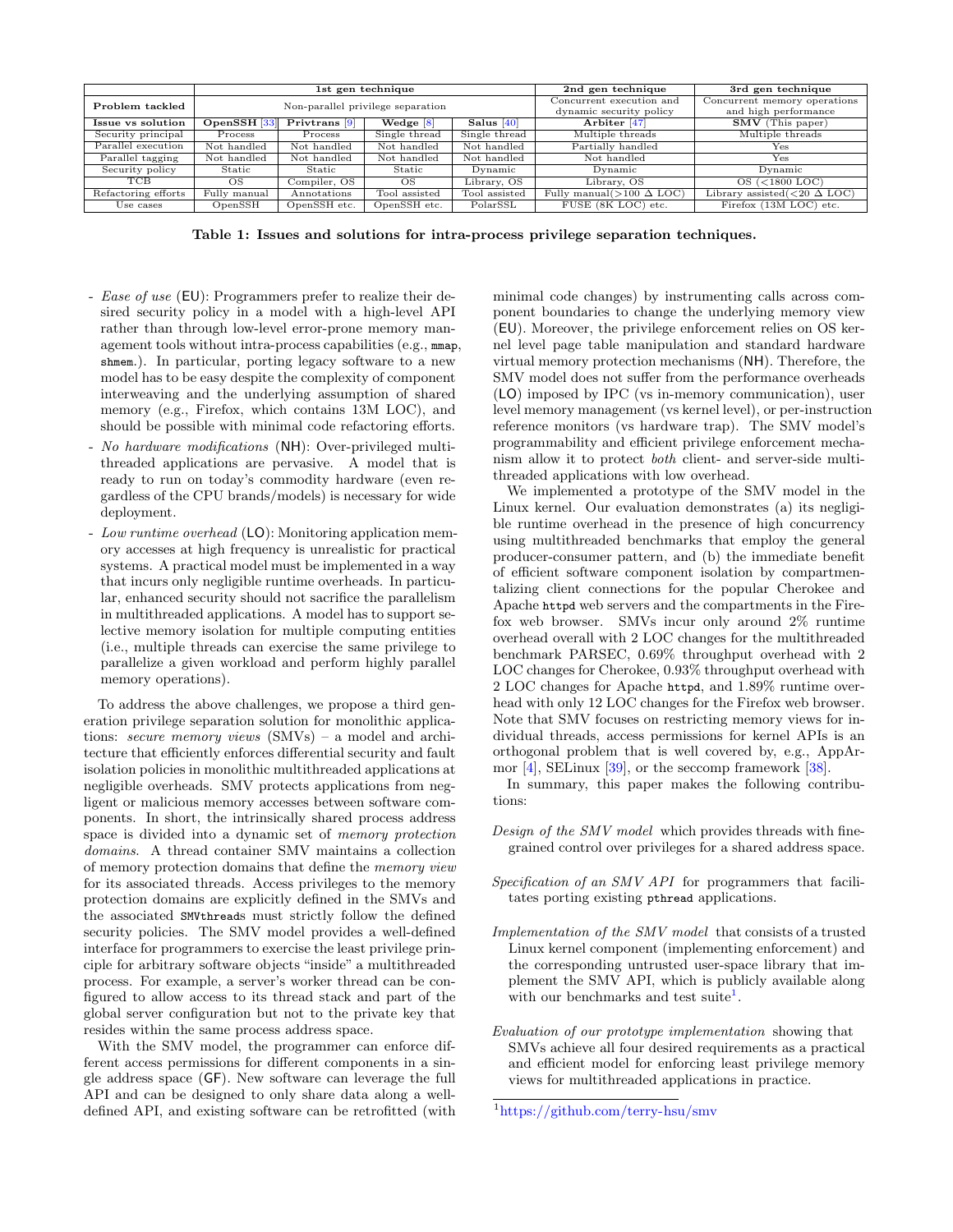# 2. THREAT MODEL AND OBJECTIVES

Threat model. We assume that the attacker, an unprivileged user without root permissions, can control a thread in a vulnerable multithreaded program, allocate memory, and fork more threads up to resource limits on a trusted kernel with sound hardware. The adversary will try to escalate privileges through the attacker-controlled threads or gain control of another thread, e.g., by reading or writing data of another module or executing code of another module. In this model, the adversary may read or write any data that the controlled thread has access to. The adversary may also attempt to bypass protection domains by exploiting race conditions between threads or by leveraging confused deputy attacks, e.g., through the API exported by other threads. We assume that the OS kernel is not compromised (OS kernel security is an orthogonal topic [\[24\]](#page-11-3)) and user-space libraries installed by root users are trusted. We assume that the access permissions both of the memory views (enforced through SMV) and for the kernel (enforced through AppArmor, SELinux, or seccomp) are set correctly.

Objectives. The key objective of the SMV model is to efficiently protect memory references of threads to prevent unintentional or malicious accesses to privileged memory areas during the lifetime of a program. Threads may communicate with other threads through mutually shared memory areas set up by the programmer through SMVs. The SMV model restricts the memory boundaries and memory access permissions for each thread. Without SMVs, an untrusted thread (e.g., a compromised worker thread) may access arbitrary software objects (e.g., the private key) within its process (e.g., a web server). Existing programs assume a shared memory space for threads and SMVs must therefore validate that all threads follow the memory rules defined by the programmer (cf. [Section 3.2\)](#page-2-0). Threads that deviate from these memory reference rules are killed by the system.

The SMV model aims to strictly confine the memory access boundaries for multithreaded programs while preserving all four desired requirements for intra-process isolation. We argue in [Section 3](#page-2-1) that the SMV model along with the memory access enforcement can constrain threads within the programmer-defined memory boundaries.

## <span id="page-2-1"></span>3. SMV MODEL DESIGN

The SMV model consists of three abstractions: *memory* protection domains, secure memory views, and SMVthreads. The SMV model uses user-defined security policies to enforce the threads' privileges in accessing the shared memory space. The flexibility and programmability of the model allows a programmer to specify the protection domains using high-level abstractions while enforcing the security policy at the lowest level of the software stack (page tables) with acceptable runtime overhead.

#### 3.1 Memory Protection Domains

We define a memory protection domain as a contiguous range of virtual memory. Any memory address can only belong to one memory protection domain. In this way, a large shared memory space such as the heap can be divided into several distinct sets of memory protection domains. For example, a process can create a private memory protection domain that is only accessible by one thread, or a partially shared memory protection domain such that only threads with explicit privileges can access it. In addition, an inmemory communication domain can be allocated with global access privileges so that all threads can exchange data without relying on expensive IPC. In general, an unprivileged thread cannot tamper with a memory protection domain even if there exists a defect in the code of the thread. We use the term memory domain to refer to the memory protection domain in the rest of the paper.

#### <span id="page-2-0"></span>3.2 Secure Memory Views

We define a *secure memory view* (SMV) to be a thread container with a collection of memory domains. The memory blocks covered by a memory view can only be accessed by threads explicitly given permission to run in the corresponding privileged SMV. Therefore, we consider a memory view to be secure.

We define three abstract operations for defining the composition of an SMV:

- Register(SMV,MD): registers memory domain MD as part of SMV 's memory view.
- $Grant(SMV, MD, P)$ : grants  $SMV$  the capability to access memory domain  $MD$  with access privilege P.
- $Reveke(SMV, MD)$ : revokes  $SMV$ 's capabilities to access memory domain MD.

We categorize the privileges  $P$  of an SMV to access a memory domain into four operations:

- Read: An SMV can read from the memory domain.
- Write: An SMV can write to the memory domain.
- *Execute:* An SMV can execute in the memory domain.
- Allocate: An SMV can allocate/deallocate memory space in the memory domain.

The access privileges to each of the memory domains for an SMV can be different. Two SMVs can reference the same memory domain but the access privileges can differ. The programmer can set up the SMV's privileges to access memory domains in the way needed for the application at hand. For example, multiple threads sharing the same security context can be assigned to the same SMV to parallelize the workload (LO). To minimize an application's attack surface, the programmer can assume the main parent thread to be the master thread of a program. All the permission modifications must be done by the master thread and are immutable by child threads. The SMV model considers any access to a memory domain without proper privileges to be an SMV invalid memory access. We implemented the privilege enforcement at the OS kernel level and detail the design in [Section 4.5.](#page-6-0)

### 3.3 SMVthread

An SMVthread is a thread that strictly follows the privileges defined by an SMV to access memory domains. SMVthreads run in the memory view defined by an SMV and cannot change to other SMVs. While the popular pthreads have to trust all pthreads running in the same memory space, SMVthreads distrust other SMVthreads by default. SMVthreads – unlike pthreads – must *explicitly* share access to the intrinsically shared memory space with other SMVthreads. We designed SMVthreads to partially share the memory space with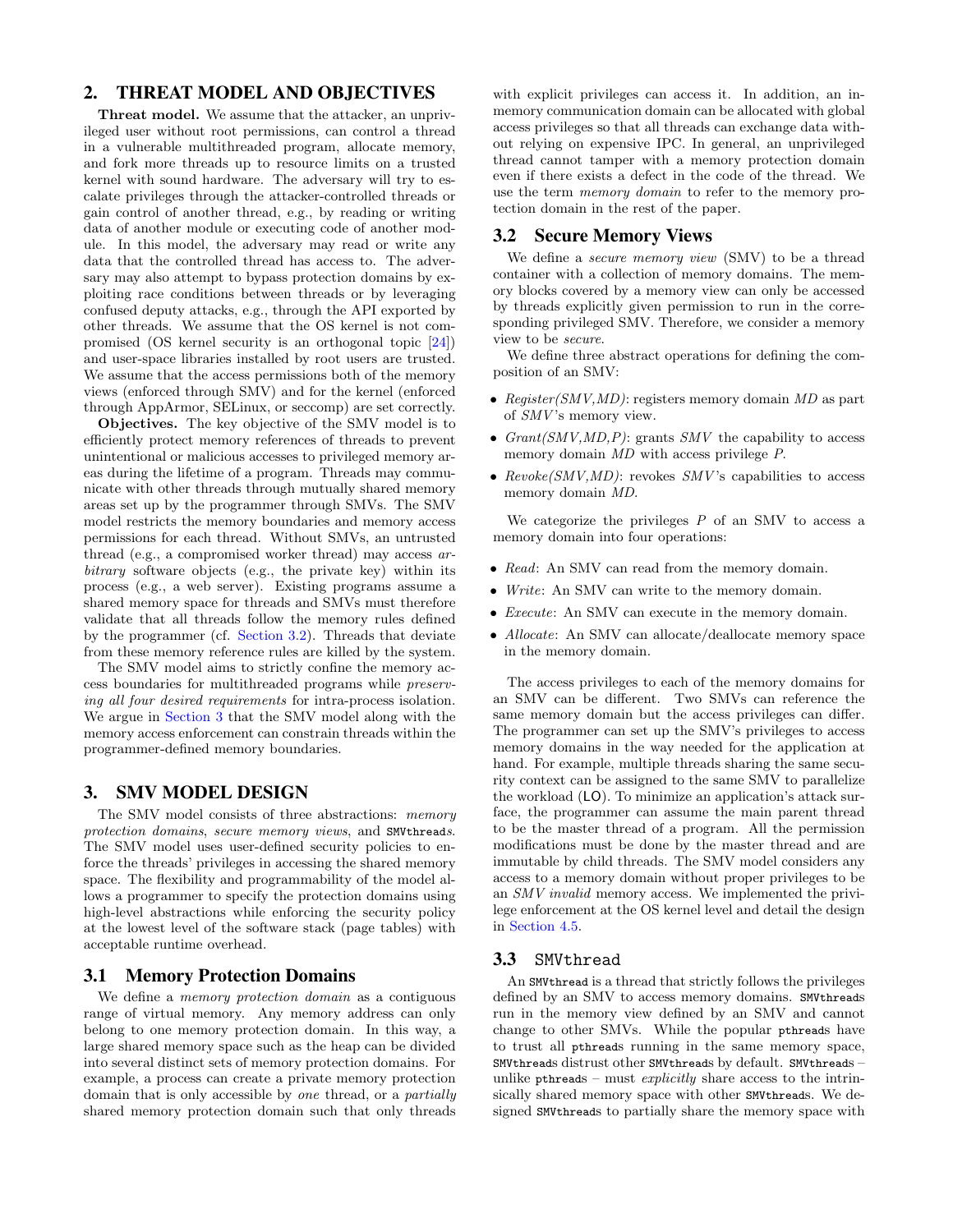

<span id="page-3-0"></span>Figure 1: SMV architecture.

other SMVthreads according to the policy specified by the programmer through the API. [Section 4.3](#page-5-0) explains the implementation of the partially shared page tables for SMVthreads. SMVthreads are glibc-compatible, meaning that our SMVthreads can directly invoke the library functions in glibc. SMVthreads can cooperate with pthreads through all the synchronization primitives defined by the pthreads API. For SMV management, privileged SMVthreads have to invoke the SMV API to set up the memory boundaries for least privilege enforcement. pthreads can access the whole process address space. Changing such accesses would hamper the correctness of legacy programs that do not require any memory segregation (backward compatibility). While possible, programmers are advised against mixing SMVthreads and pthreads in one process when an application requires isolation as pthreads will have unrestricted access to all memory of the process.

#### <span id="page-3-3"></span>3.4 SMV API: User Space Library

We implemented our SMV model as a user-space library that offers an API to support partially shared memory multithreading programming in C and C++. [Table 2](#page-4-0) summarizes the primary SMV API with descriptions of the main functions. For instance, a programmer can use memdom\_create to create a memory domain and memdom\_alloc to allocate memory blocks that are only accessible by SMVthreads running in the privileged SMVs. Each memory domain and SMV has a unique ID assigned by the SMV model in the system. SMVthreads are integrated with pthreads for easier synchronization and every SMVthread thus also has an associated pthread\_t identifier. Note that casting an SMVthread to a pthread does not bypass the privilege checks. The SMV interface allows programmers to structure the process memory space into distinct memory domains with different privileges for SMVthreads and to manage the desired security policy. Furthermore, our library provides options for programmers to automatically override related function calls to significantly reduce the porting efforts. For example, pthread\_create can be automatically replaced by smvthread\_create, which internally allocates a private memory domain for the

newly created SMVthread. Similarly, when an SMVthread calls malloc, the library allocates memory in the calling thread's private memory domain.

# 3.5 SMV Architecture

The SMV architecture consists of two parts: a user space programming interface and a kernel space privilege enforcement mechanism. [Figure 1](#page-3-0) gives an overview. In short, a user space application can call the SMV API to use the SMV model. In the OS kernel, the SMV kernel module is responsible for exchanging the messages between the user space component and the kernel memory management subsystem. We added SMV metadata management to the OS memory management subsystem to record the memory access privileges for the SMVs. We modified the page table management logic to support partially shared page tables and added the SMV privilege checks to the page fault handler that enforces the memory access control.

With the user space interface and the support from the OS kernel, applications can explicitly structure the intrinsically shared process memory space into distinct memory domains with different access privileges without any hardware modifications. Therefore, our approach can be run directly on today's commodity hardware (NH).

# 3.6 Application Examples

The SMV model allows privilege separation of individual components and data regions in an application. We present one example of the popular design model in general multithreaded applications and two concrete application examples of how the SMV model can protect applications by organizing the process address space with different privileges for threads (GF and EU).

#### <span id="page-3-2"></span>*3.6.1 Producer-Consumer Model*

First, the SMV model can support the common producerconsumer model with strict memory isolation while maintaining efficient data sharing. [Figure 2](#page-3-1) illustrates how the SMV model can secure interacting components according to a generic producer-consumer model that is employed by all the applications in PARSEC we evaluated. In this example, the SMVthreads run in the process address space that contains four SMVs and six memory domains. The SMVs confine the memory access privileges of SMVthreads according to the security policy. In this case, the queue domain is the shared memory domain for all SMVthreads to cooperate with each



<span id="page-3-1"></span>Figure 2: Security-enhanced producer/consumer model with fine-grained memory protection domains.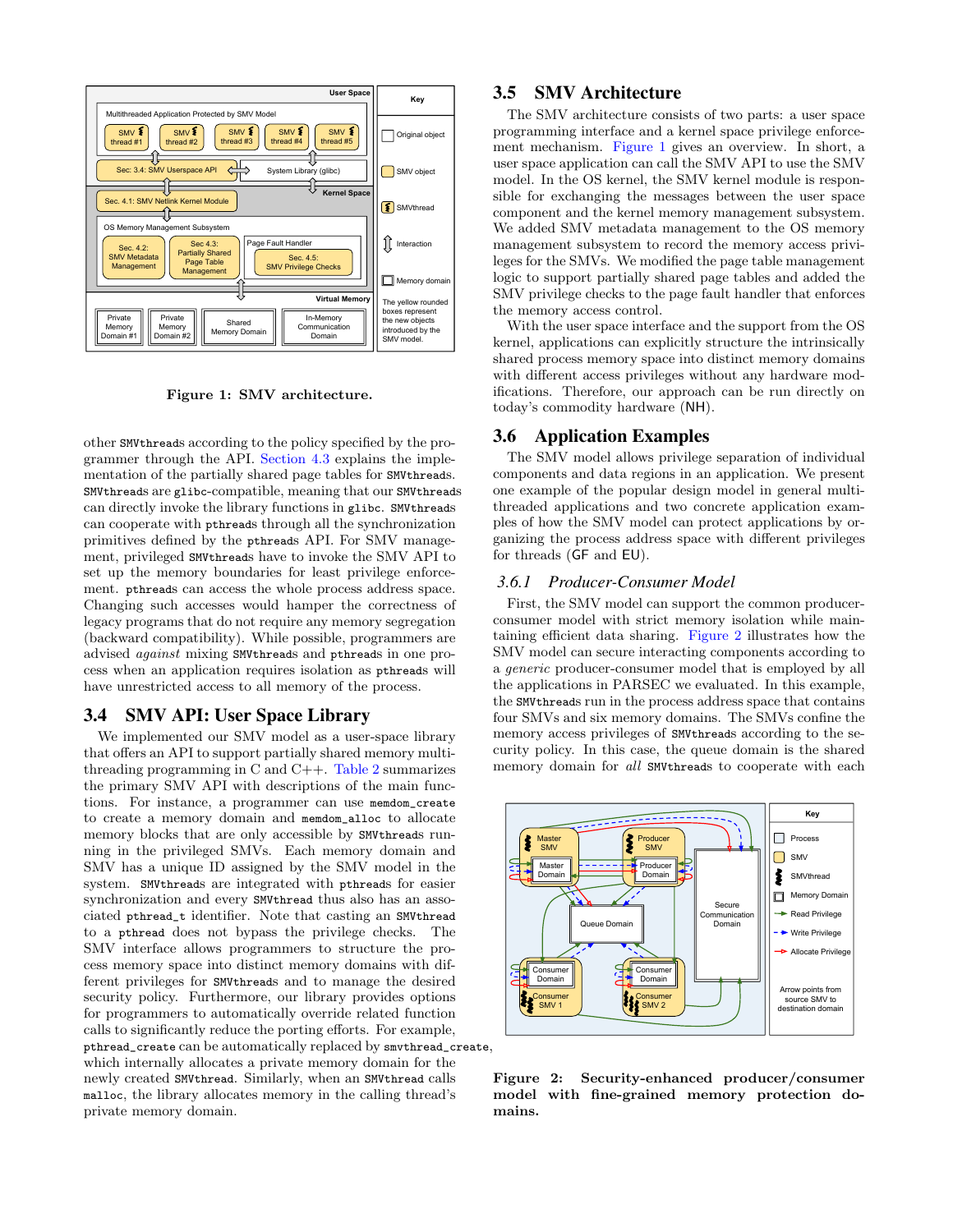#### <span id="page-4-0"></span>Table 2: List of primary SMV API.

| <b>SMV API</b>                                                                     | Description                                                                                                                                                                   |  |  |
|------------------------------------------------------------------------------------|-------------------------------------------------------------------------------------------------------------------------------------------------------------------------------|--|--|
| int smv_main_init (bool allow_global)                                              | Initialize the main process to use the SMV model. If allow global is true, allow child<br>threads to access global memory domains. Otherwise distrust all threads by default. |  |  |
| int memdom_create (void)                                                           | Creates a new memory domain, initializes the memory region, and returns the kernel-<br>assigned memory domain ID.                                                             |  |  |
| int smv_create (void)                                                              | Creates a new SMV and returns the kernel-assigned smv_id.                                                                                                                     |  |  |
| pthread_t smvthread_create (int smv_id,<br>(void*)func_ptr, struct smv_data* args) | Creates an SMV thread to run in the SMV specified by smv_id and returns a<br>glibc-compatible pthread_t identifier.                                                           |  |  |
| void* memdom_alloc<br>(int memdom_id, unsigned long size)                          | Allocates a memory block of size bytes in memory domain memdom_id.                                                                                                            |  |  |
| void memdom_free (void* data)                                                      | Deallocates a memory block previously allocated by memdom_alloc.                                                                                                              |  |  |
| int memdom_priv_grant<br>(int memdom_id, int smv_id, int privs)                    | Grants the privileges privs to access memory domain membom_id for SMV<br>sym_id and returns new privileges.                                                                   |  |  |
| int memdom_priv_revoke<br>(int memdom_id, int smv_id, int privs)                   | Revokes the privileges privs to access memory domain membom_id from<br>SMV sym_id and returns new privileges.                                                                 |  |  |
| int memdom_kill (int memdom_id)                                                    | Deletes the memory domain with memdom_id from the process.                                                                                                                    |  |  |
| int smv_kill (int smv_id)                                                          | Deletes the SMV with smv_id from the process.                                                                                                                                 |  |  |



<span id="page-4-1"></span>Figure 3: Security-enhanced Cherokee web server.

other, but any write or allocate request from the producer SMV to the consumer domains is prohibited; only reads are permitted. The secure communication domain works as a one-way communication channel for the master SMVthread to transmit data to the consumer SMVthreads and is inaccessible to the producer SMVthread due to the restricted privileges of the producer SMV. In this case, the SMV model strictly enforces memory access boundaries, constraining memory safety bugs to the current component's memory view.

#### <span id="page-4-3"></span>*3.6.2 Case Study: Cherokee Web Server*

Cherokee [\[12\]](#page-11-4) is a high-performance and light-weight multithreaded web server. To isolate connections, Cherokee uses worker threads to handle incoming requests stored in perthread connection queues. One worker thread handles all the requests coming from the same connection. However, only one worker thread on the server needs to be compromised to leak sensitive information. To provide an alternative for isolating server workers in different processes, we show how the SMV model can compartmentalize the process memory into memory domains and provide reasonable isolation for the multithreaded Cherokee web server. As shown in [Fig-](#page-4-1)



<span id="page-4-2"></span>Figure 4: Security-enhanced Firefox.

[ure 3,](#page-4-1) the SMV model defines the memory boundaries for worker SMVthreads and enforces the memory access privileges to protect the server. The SSL connections are handled only by the SMVthreads running in SMV 3 that have the privilege to access worker domain 3, which contains the server's private key. If SMVthreads in SMV 2 (handling only HTTP requests) make any attempt to access the private key, the SMV model will reject such invalid memory accesses because of insufficient privileges. In this way, when an exploited worker thread attempts to access memory in an invalid domain, the SMV model detects such invalid accesses and stops further attacks triggered by the memory bugs (e.g., CVE-2004-1097). The original pthread Cherokee server does not have this security guarantee since all the threads can access the complete process address space (with unanimously shared permission). We show how accessing invalid memory domains is prevented by the SMV model in [Section 5.4.](#page-7-0)

#### *3.6.3 Case Study: Mozilla Firefox Web Browser*

The SMV model allows multithreaded web browsers such as Firefox and its JavaScript engine SpiderMonkey to achieve strict compartment isolation enforced by hardware protec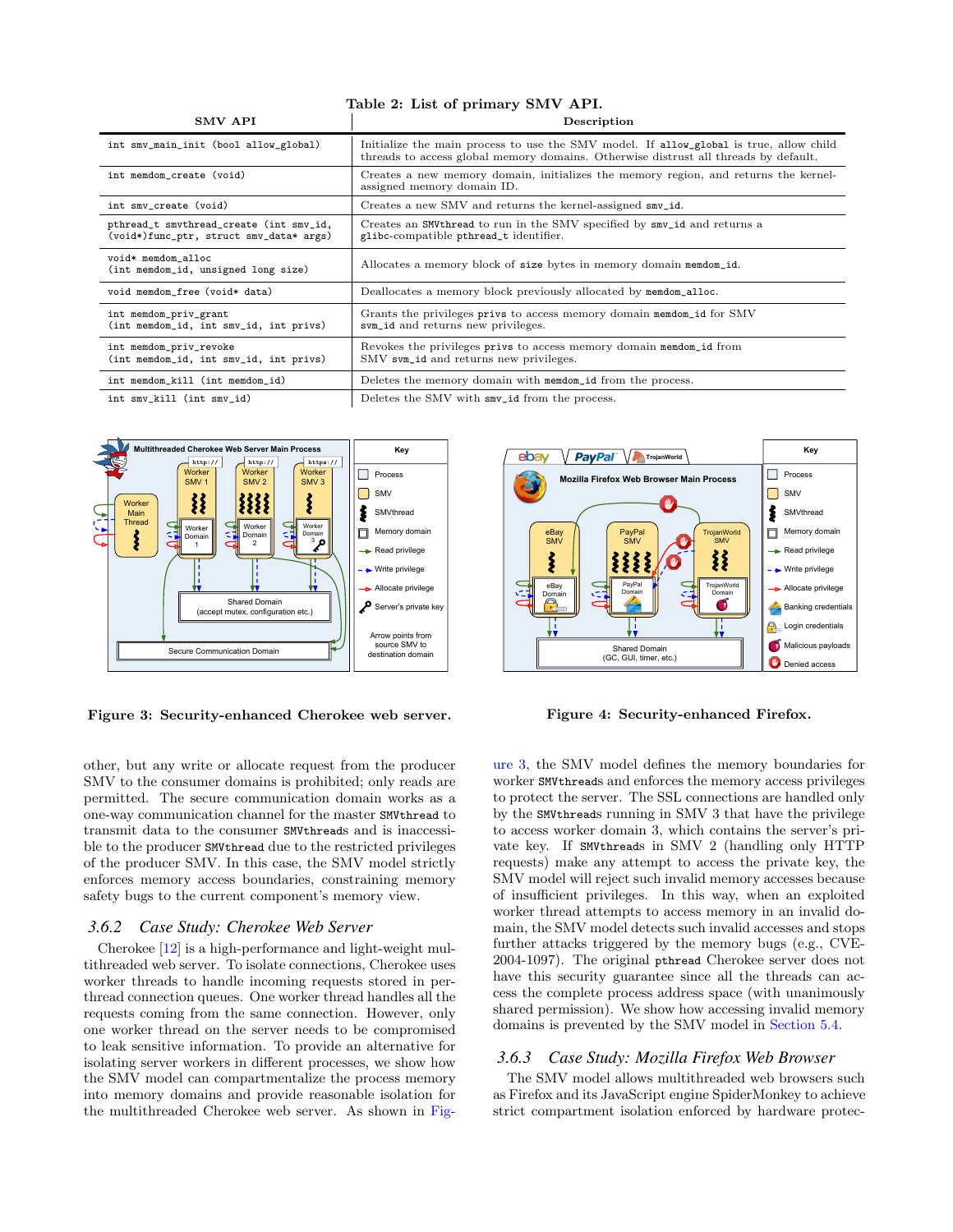tion, preventing one malicious origin from accessing sensitive data such as bank accounts hosted by another origin. [Figure 4](#page-4-2) presents an example of how the SMV model can isolate browser tabs in SMVs based on the same-origin policy [\[37\]](#page-12-7). With SMVs, the malicious origin TrojanWorld cannot escape from its compartment to access the PayPal banking account (add recipient account by allocating memory or transfer money to attacker's account by writing to memory) or read the user credentials hosted by eBay. Such strong isolation guarantees inspired Google to design Chrome to use process isolation for its rendering process.

# <span id="page-5-2"></span>4. IMPLEMENTATION

This section details the OS kernel level implementation of the SMV model and discusses its security guarantees. We modified the Linux kernel version 4.4.5 for the x64 architectures to support the SMV model. [Table 3](#page-5-1) summarizes the component sizes in our prototype.

#### <span id="page-5-3"></span>4.1 SMV Communication Channel

We developed an SMV loadable kernel module (LKM) that allows the user-space SMV API to communicate with our kernel using the Netlink socket family. Once loaded, the SMV LKM is effectively part of the kernel. The SMV LKM works as a dispatcher in the SMV model that sanitizes the messages from the user space SMV API and invokes SMVrelated kernel functions.

Security guarantee. The attacker cannot replace our SMV LKM with a malicious SMV LKM to perform a manin-the-middle attack and escalate permissions for a given SMVthread. Such a system-wide change requires the attacker to have root privilege on the system.

#### <span id="page-5-4"></span>4.2 Metadata Management

To efficiently maintain the state of the processes that have SMVthreads, we added two major objects to the OS kernel. (1) memdom\_struct: memory domain metadata for tracing the virtual memory area and the memory domains mappings. (2) SMV\_struct: the SMV privilege metadata for accessing memory domains. These kernel objects cooperate with each other to maintain the fine-grained privilege information of each SMV in a process.

Security guarantee. The metadata is allocated in kernel memory space and is not mutable by any user space programs without proper privileges through our API. Memory bugs in user space programs cannot affect the integrity of the metadata stored in kernel memory. One of the main sources of kernel 0-day attacks is the use of uninitialized bytes in kernel memory (e.g., CVE-2010-4158) that allows local users to read sensitive information. The SMV model sanitizes the metadata by initializing objects to avoid any

<span id="page-5-1"></span>Table 3: Summary of component sizes.

|                                    |       |    | LOC <sup>†</sup>   Source files   Protection level |
|------------------------------------|-------|----|----------------------------------------------------|
| SMV API                            | 781   |    | user space                                         |
| SMV LKM                            | 443   |    | kernel                                             |
| $\text{SMV} \text{ MM}^{\ddagger}$ | 1.717 | 24 | kernel                                             |

† Lines of code computed by cloc.

‡ SMV MM stands for SMV memory management, which is integrated into the OS memory management subsystem as we show in [Figure 1.](#page-3-0)

potential information leakage from this added attack surface. Our kernel inherits the original kernel's garbage collection system using reference counting to ensure that the additional metadata does not create any dangling pointers.

# <span id="page-5-0"></span>4.3 Partially Shared Memory Space

In the SMV model, SMVthreads can be perceived as untrusted tasks by default. Therefore, our kernel has to partially separate the kernel objects; it also maintains the consistent process address space for the SMV model. Overall, our kernel: (1) separates the memory space of SMVs by using a page global directory (pgd\_t) for each SMV; (2) frees memory for all SMVs when one SMVthread frees the process memory; (3) loads thread-private pgd\_t into the CR3 register during a context switch.

All SMVthreads in a process share the same mm\_struct that describes the process address space. Our kernel allocates one pgd\_t for each SMV in a process and stores all pgd\_ts in a process's mm\_struct. SMVthreads use their private page tables to locate memory pages, yet their permissions to the same page might differ. Note that we designed SMVs to protect thread stacks as well. To ensure the integrity of the process memory space, the page tables of all SMVs need to be updated when the kernel frees the process page tables or when kswapd reclaims page frames. The original kernel avoids reloading page tables during a context switch if two tasks belong to the same process (thus using the same mm\_struct). We modified our kernel to reload page tables and flush all TLB entries if one of the switching threads is an SMVthread. Note that processors equipped with tagged TLBs could mitigate the flushing overhead. However, SMVs do not rely on this hardware optimization feature in order to function correctly (NH).

Based on our extensive experiments, we found that using different mm\_structs to separate the address space for threads is overkill and could significantly impact the performance for practical applications (LO). This is because all the memory operations related to mm\_struct need to be synchronized in an aggressive manner in order to maintain the consistent process address space for all threads (e.g., rotating the vm\_area\_struct red-black tree). Using the clone syscall without CLONE\_VM flag to isolate a thread's address space from its parent is another approach. However, this approach has two main drawbacks. First, the kernel creates a new mm\_struct for the new thread if CLONE\_VM is not set. This leads to frequent synchronization and imposes overhead. Second, debugging (e.g., GDB [\[15\]](#page-11-5)) and tracing memory activity (e.g., Valgrind [\[43\]](#page-12-8)) become extremely difficult: GDB has to be constantly detached from one process and then attached to another in order to debug a parallel program; Valgrind does not support programs with clone calls. In contrast, using the same mm\_struct preserves the system-wide process address space assumption and allows the kernel to separate process address space for threads efficiently.

Security guarantee. The security features of the partially shared memory space rely on the protection guaranteed by the original kernel. The memory management subsystem in the kernel space is completely unknown to user space programs. The attacker has to exploit the permission bits of the page table entries (PTEs) for a thread to break the security features provided by our kernel. We argue that this kind of exploit is highly unlikely without serious DRAM bugs such as rowhammer [\[22\]](#page-11-6).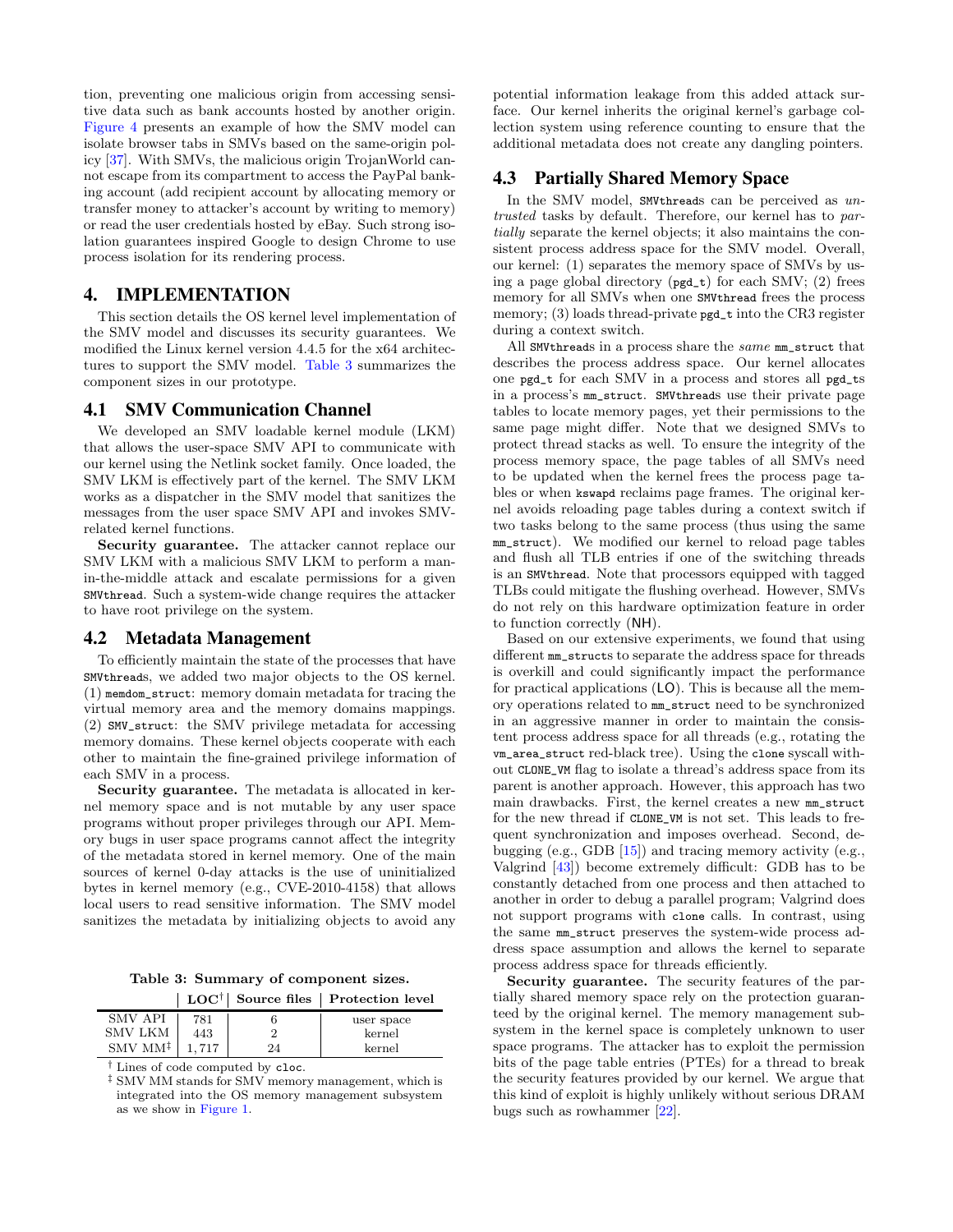

<span id="page-6-1"></span>Figure 5: Page fault handler flow chart. The SMV kernel performs additional privilege checks (marked in the gray box).

#### <span id="page-6-2"></span>4.4 Forking SMVthreads

The SMV API uses pthread\_create to create a regular pthread and signals the kernel to convert the pthread to an SMVthread before the SMVthread starts execution. The kernel instructs the SMVthread to use the private page tables defined by the SMV that the SMVthread runs in. Once an SMVthread is created, the kernel turns on the using\_smv flag stored in the process's mm\_struct so that future memory operations must go through additional privilege checks.

To simplify porting efforts, the SMV API provides an option to override all pthread\_create calls and automatically allocate private memory domains for each SMVthread.

Security guarantee. The mm\_struct of a thread is allocated in kernel space and used solely by the kernel. There are no interfaces that allow user space programs to directly or indirectly modify the memory descriptor. This strong isolation between user and kernel space is guaranteed by the trusted OS kernel. In addition, the atomic fork procedure ensures that the attacker cannot intercept the fork procedure and steal the memory descriptor for the malicious thread.

#### <span id="page-6-0"></span>4.5 Page Fault Handler

[Figure 5](#page-6-1) shows the flow chart of the page fault handler in our kernel. The additional checks are surrounded by the gray box with a dotted line. Our kernel kills the SMVthread that triggers an SMV invalid (cf. [Section 3.2\)](#page-2-0) page fault by sending a segmentation fault signal. For the privileged SMVthreads, our kernel performs SMV demand paging to efficiently handle the page faults.

Indeed, since the SMVs use private page tables to separate SMVs' memory views, using the original demand paging routine for SMVthreads is insufficient as the page fault handler only updates the page tables for the current SMV, which causes inconsistent process address space. To solve this problem, our kernel tracks all the faulted pages of a process in the SMV shadow page tables. The page fault handler deals with faults by using the SMV shadow page tables and then copies the page table entry of the fault from the shadow page tables to the running SMVthread's page tables. Note that one process has only one set of shadow page tables, which only serve as quick reference with no permission implications when SMVthreads locate a memory page.

Security guarantee. The page fault handler cannot be accessed, changed, or abused by the attacker as it resides in the lowest level of the software stack. The PTE bits force invalid memory accesses to be trapped to the kernel for the additional privilege checks. To access a privileged memory region, the attacker must first get around the page fault handler. However, such a scenario is infeasible because the kernel memory management subsystem must intervene and prepare the data page before the attacker can access the privileged memory region.

# 5. EVALUATION

The goal of our evaluation is to demonstrate that the SMV model has all four desired requirements when enforcing least privilege memory views for multithreaded applications in practice. We show that the SMV model supports different types of multithreaded programs with flexible policies (GF), requires minimal code changes for legacy software (EU), requires no hardware modifications (NH), and incurs negligible runtime overheads while supporting complex thread interactions and extremely intensive memory allocation/free calls in parallel (LO).

# 5.1 Experiment Setup

Environment. We measured the performance of our SMV model on a system with Intel i7-4790 CPU with 4 cores clocked at 2.8GHz and 16GB of RAM for our modified x86 64-bit Linux kernel 4.4.5 Ubuntu 14.04.2 SMP (NH). The benchmarks are compiled into two versions: pthread and SMVthread.

Example policy. SMVthreads cannot access privileged memory domains without being explicitly granted the proper privilege. To test this security guarantee in all of our experiments, the number of domains was set to  $N+1$ , where N is the number of worker threads and the additional domain serves as a global pool for threads to securely share data. Each worker has its own private memory domain that can only be accessed by itself. We do not claim that the proposed policy is optimal but instead focus on the mechanics to enforce the policy. Setting up alternative policies is possible (GF).

#### 5.2 Robustness Test

To examine the robustness, we tested our modified Linux kernel with the Linux Test Project (LTP) [\[25\]](#page-11-7) developed and maintained by IBM, Cisco, Fujitsu, SUSE Red Hat, Oracle and others. Specifically, we used the runltp script in the LTP package to test the memory management, filesystem, disk I/O, scheduler, and IPC. All stress tests completed without error. We did not observe any system crashes.

#### 5.3 Inspecting Isolation

The SMV model treats invalid memory accesses as segmentation faults. Suppose an attacker's thread triggers a segmentation fault by accessing an invalid memory domain on purpose. The main process will crash to prevent further information leakage. Our SMV library provides detailed memory logs to the programmer. [Listing 1](#page-7-1) shows an example of the memory activity log. For crashes due to wrong isolation setup, the logs can help the programmer immediately identify the SMVthread that accessed the invalid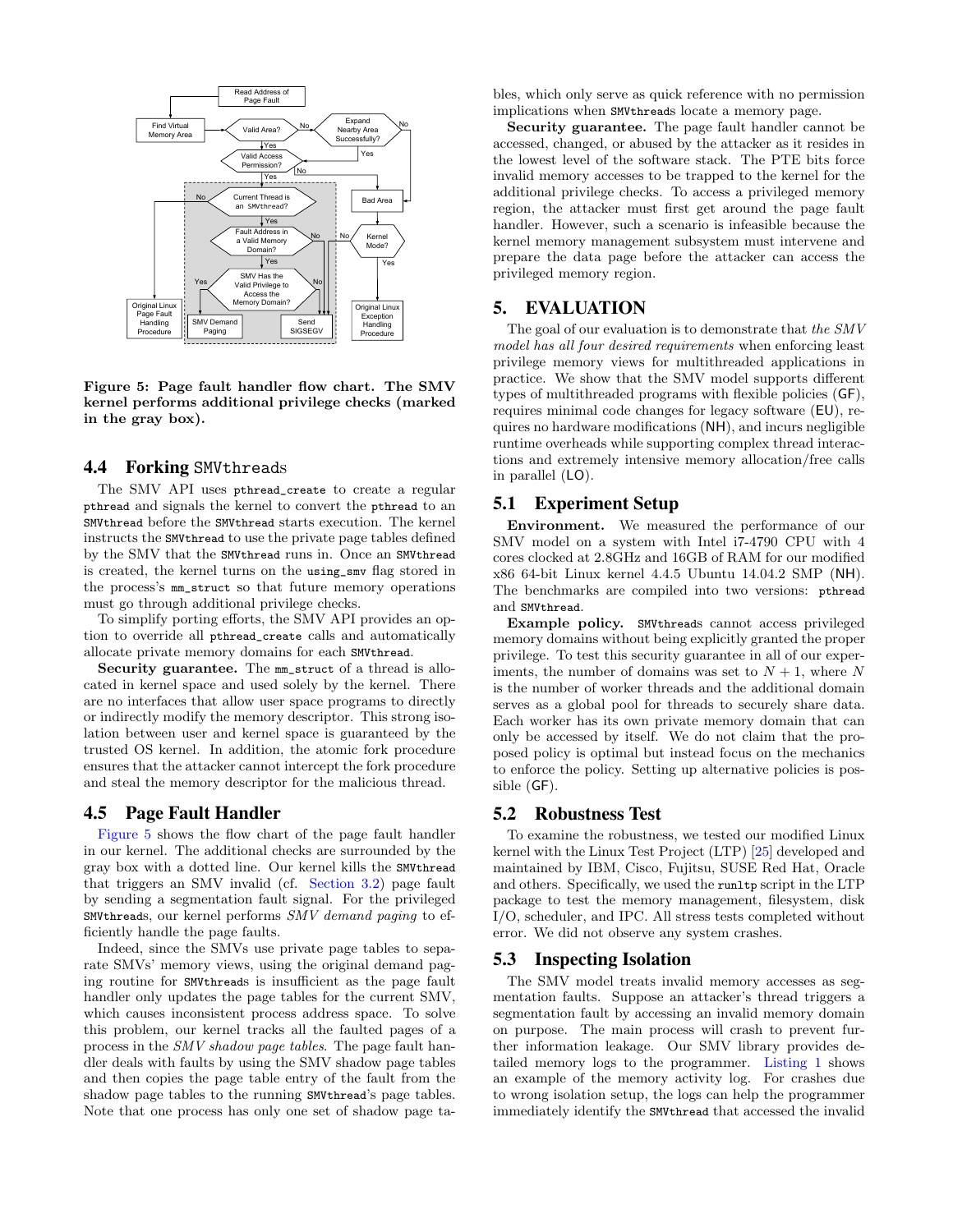#### <span id="page-7-1"></span>Listing 1: Kernel log obtained by dmesg command.

```
1 [smv]Created memdom 2, start addr: 0x00f0f000, end addr: 0x00f10000<br>2 [smv]SMVthread pid 11157 attempt to access addr 0x00f0f0e0 in memdom 2
```

```
3 [smv]Addr 0x00f0f0e0 is protected by memdom 2<br>4 [smv]Read permission granted to SMVthread pid 11157 in SMV 2<br>5 [smv]SMVthread pid 11155 attempt to access addr 0x00f0f260 in memdom 2
```

```
6 [ smv ] SMV 1 is not in memdom 2
```

```
7 [smv]Detected INVALID memory reference to: 0x00f0f260<br>8 [smv]INVALID memory request issued by SMVthread pid 11155 in SMV 1<br>9 [smv]<6>chorekee[11155]: segfault at f0f260 ip 00007f09ba7d6656 error 4
```
protection domain and subsequently rectify the object compartmentalization. In addition, our library provides detailed stack traces for debugging. The logs and stack traces are unreadable by the attacker when debugging mode is disabled. A binary compiled without debugging option makes it impossible for an attacker to learn about memory activity.

# <span id="page-7-0"></span>5.4 Security Evaluation

To further understand how the SMV model offers strong intra-process isolation, we systematically discuss the security guarantees described in [Section 4.](#page-5-2)

Trusted computing base. The TCB of the SMV model contains the SMV LKM and SMV MM with kernel level protection (cf. [Table 3\)](#page-5-1). The SMV API is untrusted and resides in user space as system library. The attacker may try to perform an SMV API call with a malicious intent to escalate permissions for an SMVthread. The SMV LKM sanitizes all user space messages sent into the kernel and verifies that the SMVthread executing the API call has the correct permissions for the requested change. The attacker may attempt to leverage the misuse of the SMV API to invalidate the memory isolation guarantee provided by the SMV model. Therefore, the security of the application relies on the correctness of the memory isolation setup. Once the memory boundaries are defined, all SMVthreads must follow the memory access rules defined by the programmer. Note that unprivileged users without root permission cannot compromise the SMV LKM (cf. [Section 4.1](#page-5-3) security guarantee).

The SMV model also relies on the privilege level enforcement imposed by the original Linux kernel to make sure that the attacker cannot tamper with the SMV model operating in the kernel space. To bypass the kernel protection, the attacker must hijack the page tables of a privileged thread or modify the metadata stored in the kernel space. The original Linux kernel ensures the integrity of the metadata and memory descriptors for all threads in the system. Using wrong page tables or metadata will cause a thread to be killed once the kernel detects the tainted kernel data structures. Thus, it is impossible for the attacker to exploit the metadata of any thread without kernel 0-day vulnerabilities (cf. [Section 4.2](#page-5-4) security guarantee).

In addition to the software TCB, the SMV model also relies on the hardware's correctness. The hardware vendors perform significant correctness validation. We believe that the security features offered by sound hardware are unlikely for the attacker to subvert (cf. [Section 4.3](#page-5-0) security guarantee). Given the extremely small source code base (less than 2000 LOC), we believe that the SMV's TCB could be formally verified.

TOCTTOU attack: stealing page tables. The attacker may attempt to steal the page tables of a privileged thread by hijacking its memory descriptor. We consider an oracle attacker who knows precisely when and how to launch a time of check to time of use (TOCTTOU) attack to steal the page tables of a privileged thread. If the attack succeeds, the attacker's malicious thread will use the hijacked page tables and read sensitive data in the privileged memory domain before the thread crashes. Assume the attacker can fork threads up to the system limit with the objective to hijack the page tables of an about-to-run privileged thread in the fork procedure, which is the only point for the attacker to exploit the pgd\_t pointer. However, the malicious thread has to wait until the privileged SMVthread finishes the page tables setup in order to request the kernel to prepare its unprivileged page tables. Therefore, the attacker cannot intercept the fork procedure and steal the page tables. We conducted an experiment where 1,023 malicious SMVthreads tried to hijack the page tables of a privilege SMVthread. During the one million runs of the security test, every SMVthread used the correct page tables for its memory view (cf. [Sec](#page-6-2)[tion 4.4](#page-6-2) security guarantee).

Effectiveness of the SMV model. [Listing 1](#page-7-1) shows the kernel log when an invalid memory access is detected by the SMV model. In this example, the unprivileged SMVthread pid 11155 in SMV 1 tries to access memory in the privilege memory domain that stores the server's private key, which is only accessible by SMVthread pid 11157 in SMV 2. At line [5,](#page-7-2) the attempt to read the invalid memory domain triggers the page fault. The kernel rejects the invalid memory request by sending a segmentation fault signal to the unprivileged SMVthread pid 11155 at line [9,](#page-7-3) stopping the unprivileged SMVthread from accessing the server's private key. The privilege checks cannot be bypassed because the reference monitor is implemented entirely in the page fault handler, and arbitrary page table manipulation is beyond the attacker's scope (cf. [Section 4.5](#page-6-0) security guarantee).

# 5.5 PARSEC 3.0 Benchmarks

Overview. The multithreaded PARSEC benchmarks include several emerging workloads with non-trivial thread interaction. Both data-parallel and pipeline parallelization models are covered in the benchmarks with coarse to fine granularity. We used all benchmarks in [\[7\]](#page-11-8), covering all application domains that were originally multithreaded using the standard pthreads. The evaluated benchmarks all employ the producer-consumer pattern (cf. [Section 3.6.1\)](#page-3-2) that is pervasive in systems programs and parallelization models. We used the parsecmgnt tool in the PARSEC package to run the benchmarks with minimum number of threads set to four for the large inputs as defined by the benchmarks.

Assessment of porting effort. We ported the PARSEC benchmarks by replacing each pthread with an SMVthread running in its own SMV with a private memory domain. In each program, the main program allocates a shared memory domain to store the working set for SMVthreads. The porting procedure consisted of three parts: (1) including the header files to use the SMV API, (2) setting up memory domains and SMVs in the main program, and (3) replacing the pthreads with SMVthreads. All these changes required only 2 LOC changes as the SMV API eliminates the refactoring burden (EU). We needed to add only 1 line to include the header file and another to initialize the main process to use the SMV model. The SMV API automatically intercepts pthread\_create and malloc and replaces them with smvthread\_create and memdom\_alloc calls. Therefore, each SMVthread could automatically allocate memory in its private memory domain (cf. [Section 3.4\)](#page-3-3).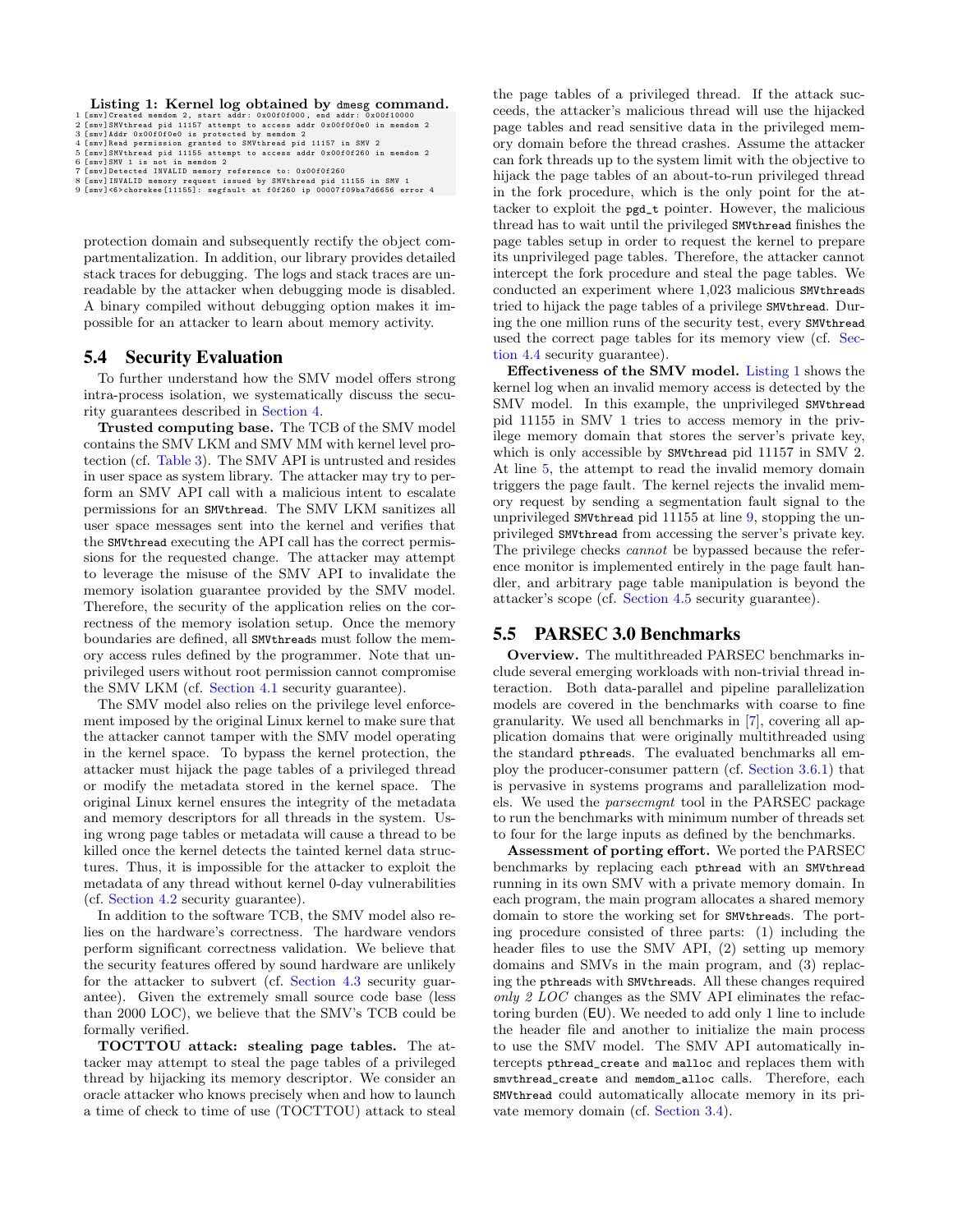

<span id="page-8-0"></span>Figure 6: Runtime overhead of the SMV model for the multithreaded applications in the PARSEC benchmark suite.

The security-enhanced PARSEC benchmarks demonstrate a general case that could be applied to any multi-threaded programs written in  $C/C++$  (GF), even with the presence of extremely intensive memory allocation/free calls in parallel. In addition, the intra-process isolation can help prevent attacks that arbitrarily modify data on the stack using malicious threads, e.g., ROP-based attacks. One study has shown that an attacker can perform ROP and use gadgets (16 payloads is enough for  $> 80\%$  of GNU coreutils [\[16\]](#page-11-9)) to achieve Turing completeness. Note that ASLR/stack canaries have been proven ineffective to protect against information leakage [\[20\]](#page-11-10). With SMV, programmers can secure the system with few changed lines of source code while also handling nontrivial thread interaction, if needed.

Performance. [Figure 6](#page-8-0) shows the runtime overhead of the ported PARSEC benchmarks with 10 runs for each program. The results show that the SMV model incurs negligible runtime overhead. The overall geometric mean of the runtime overhead is only 2.07% (LO) and the maximum of the runtime overhead occurs for dedup due to the huge amount of page faults and the highly intensive parallel memory operations.

#### 5.6 Cherokee Web Server

Overview. The original Cherokee server uses a perthread memory buffer system for resource management to isolate threads from remote connections. We leveraged the SMV model to provide Cherokee with the OS level privilege enforcement for different server components. Then we compared the throughput of our security-enhanced Cherokee with the original Cherokee.

Assessment of porting effort. We enhanced the security of the Cherokee version 1.2.104 server as illustrated in [Section 3.6.2.](#page-4-3) The user-space SMV library automatically replaced pthread\_create with smvthread\_create to create SMVthreads for the workers to handle client requests. Each SMVthread worker ran in its own SMV with a private memory domain which is inaccessible by other workers. All other shared objects such as the mutex are allocated in a shared memory domain and accessible by all workers. We modified *only 2 LOC* of Cherokee to enforce the least privilege memory access with the SMV model (EU). We believe that the negligible porting effort demonstrates the practicability of the SMV model to protect real-world applications.



<span id="page-8-1"></span>Figure 7: Throughput overhead of Cherokee server.

Performance. We used ApacheBench to measure the server throughput for the original and security-enhanced Cherokee. Both versions of Cherokee hosted two kinds of web content: (a) social networking web pages, and (b) large streaming files. Based on the total transfer size per page reported in Alexa top one million websites [\[19\]](#page-11-11), we tested web page sizes from moderate amount of content to abundant media objects (100KB to 8MB). We also evaluated the performance of both servers hosting large streaming files (50MB and 100MB) to show the practicability of our security-enhanced Cherokee. The Cherokee server process created 40 worker threads by default to handle client requests. The client initiated the ApacheBench for 100,000 requests with concurrency level set to four (matches the number of cores). We conducted the experiment 20 times for each object size and present the results in [Figure 7.](#page-8-1) Overall, the SMV model reduced throughput by only 0.69% in exchange for strictly enforcing a least privilege security policy (LO).

We also ported the popular Apache httpd-2.4.18 with only 2 LOC (EU). Using Apache as a file sharing server (GF) to host large objects with size of 10MB, 50MB, 100MB, and 1GB we conducted the same experiment. Overall, SMVs reduced the throughput of the httpd server by only 0.93% (LO). As Cherokee already presents the case for web servers, we exclude the details for Apache httpd due to space limitation.

#### 5.7 Mozilla Firefox Web Browser

Overview. The developers of modern web browsers have made tremendous efforts to ensure resource isolation. In 2011, Firefox introduced an abstraction called "compartments" for its JavaScript engine SpiderMonkey to manage JavaScript heaps with security in mind [\[45\]](#page-12-9). However, the isolation is not enforced by any mechanism stronger than the compartments' logical boundaries. As a result, any memory corruption can still lead to serious attacks. Here we demonstrate that the SMV model can be easily deployed to protect Firefox's JavaScript engine from memory corruption by confining each compartment to access only its private and the system compartments.

Assessment of porting effort. Firefox uses threads for UI rendering, processing network packets, monitoring browser status, handling JavaScript jobs, etc. In our evaluation, we replaced Firefox 45.0 SpiderMonkey's NSPR (Netscape Portable Runtime) threads with SMVthreads running in a private memory domain by adding a new thread type named PR\_SMV\_THREAD to the NSPR library. SpiderMonkey creates 8 threads (1 thread per core  $+$  4 excess threads) in total. We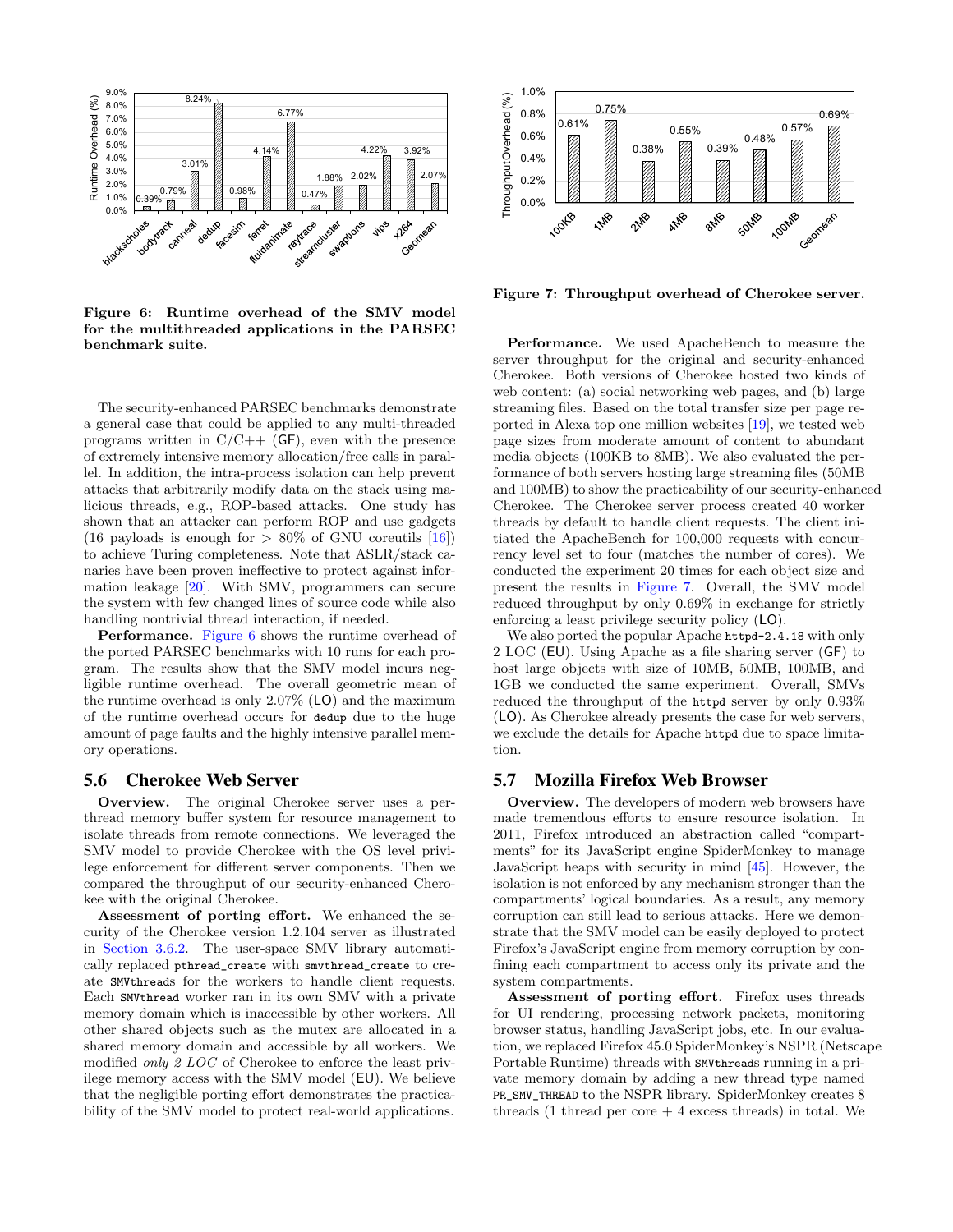

<span id="page-9-0"></span>Figure 8: Runtime overhead of security-enhanced Mozilla Firefox web browser.

modified only 12 LOC of the entire Firefox source to use the SMV model. Although we designed a per-tab isolation policy, the workloads of individual JavaScript benchmark suites are run in the same tab. For example, JetStream executes 40 benchmark programs in the same tab. The performance numbers faithfully report the overhead for privilege checks as each memory page reference is monitored by our page fault handler.

Performance. We evaluated our security-enhanced Firefox with four popular JavaScript benchmarks and report the numbers in [Figure 8.](#page-9-0) The overall geometric mean for all benchmarks is only 1.89%. The performance numbers report the overhead when Firefox performs additional privilege checks for SpiderMonkey's helper threads. We believe that such negligible overhead numbers allow efficient and strong isolation for multithreaded browsers to be used in practice and provide the Mozilla team an alternative to the ongoing multi-process Firefox e10s project [\[14\]](#page-11-12).

#### <span id="page-9-1"></span>5.8 Limitations

The low performance overhead for checking privileges in the SMV model builds on the virtual memory protection at page granularity. At this point, the SMV model does not guard against unprivileged memory references within the same page as the kernel relies on page table entry (PTE) permission bits. However, poorly organized data structures mixing privileged and non-privileged data within a region are intrinsically insecure and avoided by real-world software (e.g., Hoard [\[6\]](#page-11-13) memory allocator, connection buffers in Cherokee, worker pools in Apache httpd, compartments in Firefox). Therefore, SMVs can be seamlessly integrated into modern software, eliminating the chances for threads to unintentionally access the same page while enforcing memory boundaries at kernel level. Software monitors for bytegranularity protection has inevitably high overhead (e.g., decentralized information flow control systems) since the memory boundary is neither supported by hardware nor the kernel subsystem, making every memory load/store instruction a candidate for a privilege check. In contrast, pagegranularity offers strong memory isolation and superior performance with hardware/kernel support.

Although SMVs cannot protect against malicious library threads once they are installed on the system (requires root privilege, which is out of scope), a user can compile any third-party threading libraries to use SMVs, as we demonstrated in the PARSEC benchmark with GThread in vips and RTThread in raytrace.

# 6. RELATED WORK

Techniques for achieving intra-process isolation have been studied for decades. In this section, we summarize and compare the related work following a more detailed breakdown.

Memory safety is the goal of many proposals, as memory corruption is the root cause of various well-known software vulnerabilities. We refer the reader to Nagarakatte et al. [\[32\]](#page-12-10) and Szekeres et al. [\[42\]](#page-12-11) for two surveys on memory safety. In short, solutions for complete memory safety do not handle intra-process privilege separation problem and impose significant cost for practical systems (cf. LO).

The first generation privilege separation techniques focus on partitioning a process into single-process components. Provos et al. [\[33\]](#page-12-2) were the first to manually partition OpenSSH by running components in different processes and coordinating them through inter-process communication (IPC). Privtrans [\[9\]](#page-11-0) automated the retrofitting procedure for legacy software by partitioning one program into a privileged monitor process and an unprivileged slave process with just few programmer-added annotations. Wedge [\[8\]](#page-11-1) extended the idea of privilege separation to provide finegrained privilege separation with static capabilities, which was improved by Dune [\[5\]](#page-11-14) through the Intel VT-x technology (cf. NH) for better performance and by Salus [\[40\]](#page-12-3) for dynamic security policy. The disadvantage of these first generation techniques is that they lack support for multiple computing entities within the same compartment (cf. LO). This limitation hurts performance of multithreaded programs and restricts the usability of these solutions in practice.

The second generation privilege separation technique Arbiter [\[47\]](#page-12-4) allowed multiple threads to run in the same compartment. However, Arbiter still faces similar limitations on parallel memory operations and their evaluation does not use multithreaded benchmarks that have intensive memory operations to demonstrate the system's parallelism, even though the design aims at concurrent execution for threads (cf. LO). We identify two major causes of the limitation on Arbiter's parallelism. First, the highly serialized memory management in their user-space library incurs inevitable runtime overhead of up to 400%. Second, the design choice of separating mm\_structs forces their kernel to aggressively synchronize the global process address space for every thread's memory descriptors. The synchronization costs increase when an application performs intensive memory operations or generates a huge amount of page faults. These limitations on parallelism manifest themselves when running real-world applications (e.g., Firefox) with large inputs (e.g., web server hosting a 100MB file). However, the largest input in the authors' evaluation is only 1MB. In addition, programmers are on their own to partition applications as the solution does not provide assistance in retrofitting applications (cf. EU). As we showed in this paper, the SMV model addresses the limitations of the first and second generation privilege separation techniques without sacrificing security or parallelism.

OS-level abstraction mandatory access control solutions such as SELinux [\[39\]](#page-12-5), AppArmor [\[4\]](#page-11-2), and Capsicum [\[48\]](#page-12-12) protect sensitive data at process/thread granularity. However, fine-grained privilege separation for software objects (e.g., arrays) within a process is not supported in these techniques. On the other hand, SMVs tackle issues for intraprocess data protection with capabilities. PerspicuOS [\[13\]](#page-11-15) separates privileges between trusted and untrusted kernel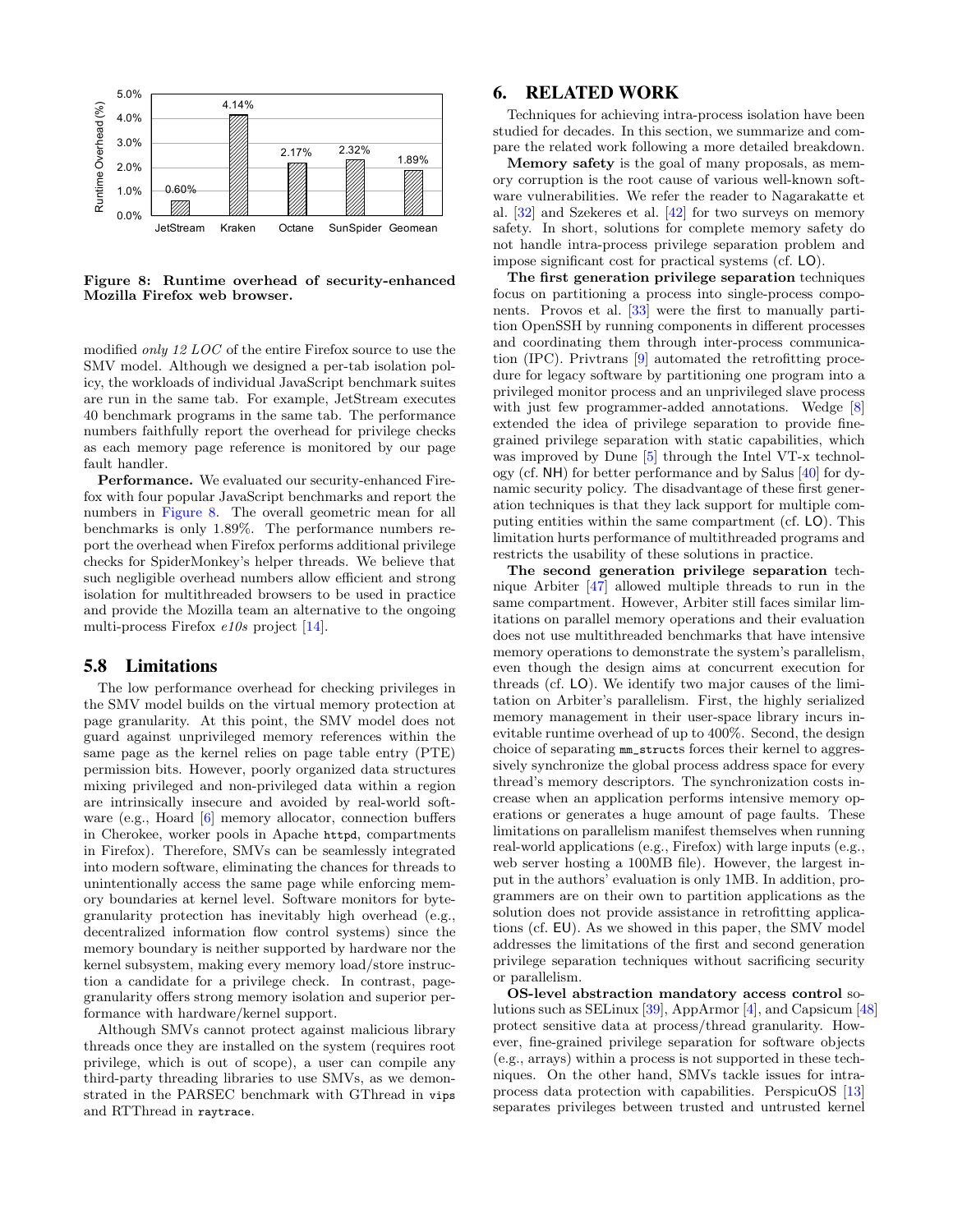components defined by kernel developers using an additional layer of MMU. Such an intra-kernel design does not facilitate intra-process privilege separation as SMV does for userspace applications (cf. GF and EU). These security policies are orthogonal to the SMV memory policies and SMVs can be used in conjunction with these techniques to gain additional inter-process protection.

Decentralized information flow control (DIFC) systems allow programmers to associate secrecy labels with data and enforce information flow to follow security policies. HiStar [\[51\]](#page-12-13) is an OS that fundamentally enforces DIFC that could likely address intra-process isolation. However, HiStar is not based on a general OS kernel such as Linux and thus cannot be incrementally deployed to commodity systems. Moreover, the applications have to be completely rewritten in order to use HiStar (cf. GF and LO). Thus, the solution is infeasible for legacy software (e.g., Firefox) in practice. Flume [\[23\]](#page-11-16) focuses on process-level DIFC for OS-level abstractions (e.g., files, processes) in UNIX but it does not handle intra-process privilege separation within a multithreaded application. Laminar [\[34\]](#page-12-14) supports multithreaded application running in its specialized Java virtual machine (cf. GF). However, the additional layer in the software stack and its dynamic checker incur significant runtime overhead (cf. LO). As noted in [Section 5.8,](#page-9-1) byte-granularity checkers in DIFC systems incur high performance overhead in practical applications that have intensive memory operations (cf. LO).

Software-based fault isolation (SFI) [\[26,](#page-12-15) [46\]](#page-12-16) isolates software components within the same address space by constructing distinct fault domains for code and data. SFI prevents code from modifying data or jumping to code outside of a fault domain. Native client [\[3,](#page-11-17) [50\]](#page-12-17) utilizes SFI with x86 hardware segmentation for efficient reads, writes, control-flow integrity [\[1\]](#page-11-18), and component isolation. However, the untrusted code is statically associated with a specific fault domain as the approach does not provide simple means of implementing a dynamic and flexible security policy for practical multithreaded applications (cf. EU and LO). In contrast, SMVs offers solutions for programmers to structure the protected memory regions in a dynamic and non-hierarchical manner.

Language-based techniques utilize safe language semantics to provide isolation for applications written in typesafe languages (e.g.  $[10, 21]$  $[10, 21]$  $[10, 21]$ ) and implement information flow control for objects within a process (e.g. [\[11,](#page-11-21) [30,](#page-12-18) [31\]](#page-12-19)). However, the vast majority of legacy software are still written in an unsafe language for efficiency. As a result, programmers need to completely rewrite their legacy software using safe languages (cf. GF). Ribbons [\[18\]](#page-11-22) is a programming model developed entirely for user space that provides fine-grained heap isolation for multithreaded applications. While the access privileges of threads are tracked pair-wise between domains hierarchically in user space in Ribbons, the SMV model leverages the OS memory management subsystem to organize the access privileges of threads systematically in kernel space at negligible overhead (cf. EU and LO).

Special hardware support and virtualization technologies is another line of research that seeks for strong isolation of program secrets. Flicker's [\[28\]](#page-12-20) significant overhead due to its intensive use of the TPM chip (cf. NH) makes it impractical for performance-critical applications (cf. LO). Although TrustVisor [\[27\]](#page-12-21) mitigates the overhead by a hypervisor and a software-based TPM chip, the system is impractical for applications that require multiple compartments with different capabilities (cf. GF). Fides [\[41\]](#page-12-22) points out the limitations in TrustVisor and improves it by supporting more flexible secure modules with a dual VM architecture on top of its special hypervisor. Hypervisors can be used for guest OSs (e.g. SMV OS kernel) on a shared host while SMVs (providing a richer API) directly run on bare metal at full speed (cf. GF and LO). The additional software level in the hypervisor introduces overheads as the VMM intervenes for the guest OSs page tables, causing TLB cache misses. Recent studies [\[2,](#page-11-23) [17,](#page-11-24) [29\]](#page-12-23) by Intel indicate that hardware support for secure computing will become available on mainstream X86 environments in the near future. Intel Software Guard Extensions (SGX) is a mechanism to ensure confidentiality and integrity (but not availability) of a trusted unprivileged software module under an untrusted OS with limited trusted hardware. SGX protects one component from possible interaction using an "enclave" enforced by hardware. Although the goal of Intel SGX is similar to SMVs, our pure-software solution allows SMVs to be adopted by any OSs that have MMU subsystems with commodity hardware (cf. NH). Loki's [\[52\]](#page-12-24) tagged memory architecture, CODOMs' [\[44\]](#page-12-25) tagged pages, and CHERI's [\[49\]](#page-12-26) capability registers can isolate modules into separate domains with efficient access protection check logic. But these approaches require hypothetical hardware support which make them incompatible with commodity systems (cf. NH).

# 7. CONCLUSIONS

We have presented the design, implementation, and evaluation of SMVs, a programming abstraction that allows efficient memory compartmentalization across concurrent threads. SMVs yield a comprehensive architecture with all four desired requirements – *genericity* and *flexibility*, ease of use, no hardware modifications, and low runtime overhead – for efficient fine-grained intra-process memory separation in multithreaded applications. Our performance evaluation demonstrates that the SMV model imposes negligible overhead in exchange for greatly improved security guarantees, enforcing intra-process isolation for concurrent threads. The runtime overhead of the multithreaded benchmark PARSEC for using the SMV model is only 2.07% overall with only 2 LOC changes. For popular web servers, the reduction in throughput is only 0.69% overall for Cherokee and 0.93% overall for Apache httpd. Both applications required only 2 LOC changes. We also showed that the real-world web browser Firefox can be easily ported to the SMV model with only 1.89% runtime overhead overall, requiring only 12 LOC modifications to the large code base (13M LOC). The simplicity of the porting effort allows legacy software to be quickly adapted to the SMV model. In summary, we believe that the SMV model can greatly reduce the vulnerabilities caused by improper software component isolation and encourages more research on the efficient and practical intraprocess isolation for general multithreaded applications.

## 8. ACKNOWLEDGEMENTS

This work was supported by NSF TC-1117065, NSF TWC-1421910, and NSF CNS-1464155. P. Eugster was partly supported by European Research Council under grant FP7- 617805 "LiVeSoft – Lightweight Verification of Software".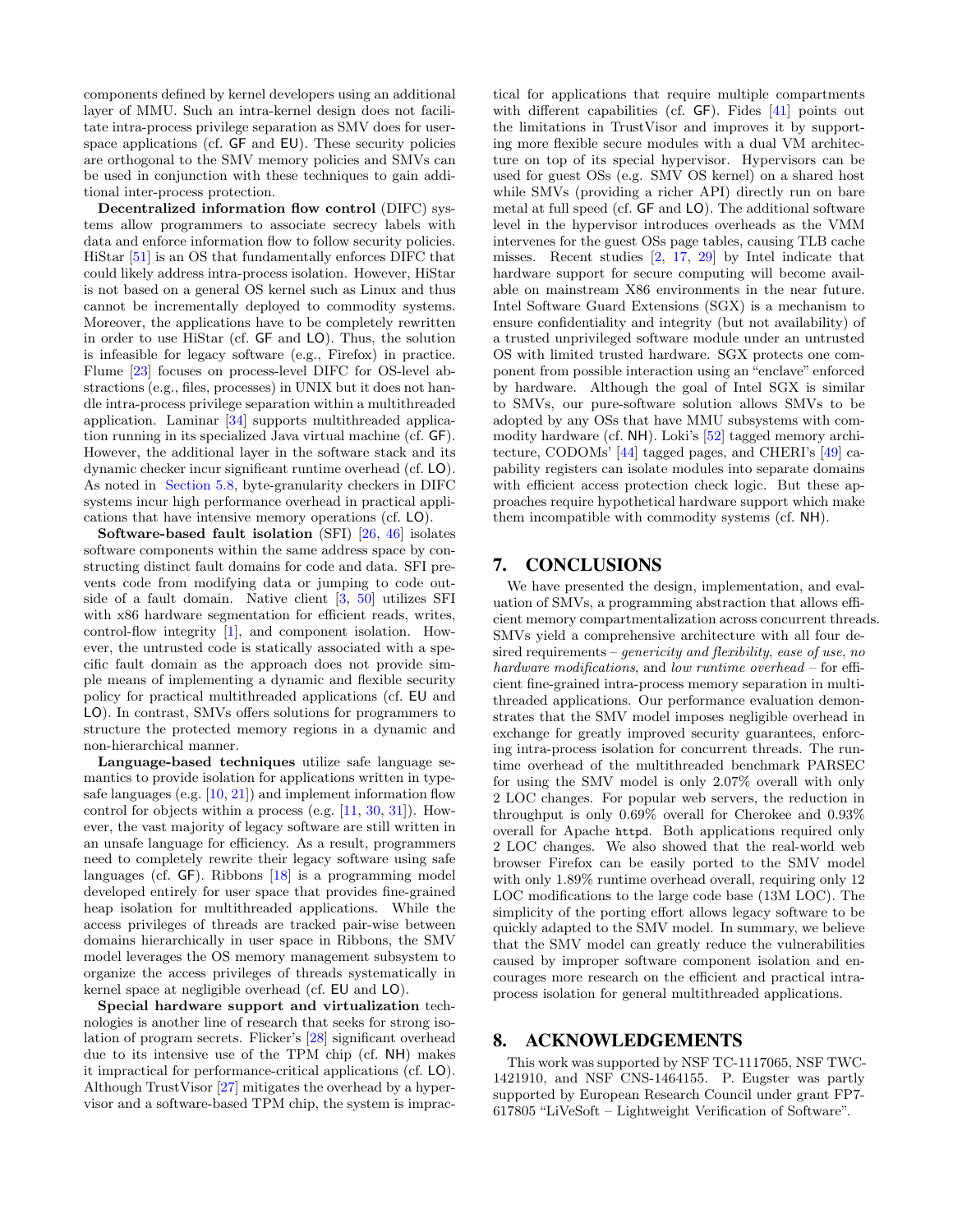#### References

- <span id="page-11-18"></span>[1] M. Abadi, M. Budiu, U. Erlingsson, and J. Ligatti. Control-flow Integrity. In Proceedings of the 12th ACM Conference on Computer and Communications Security, CCS '05, pages  $340-353$ , New York, NY, USA, 2005. ACM.
- <span id="page-11-23"></span>[2] I. Anati, S. Gueron, S. Johnson, and V. Scarlata. Innovative Technology for CPU based Attestation and Sealing. In Proceedings of the 2Nd International Workshop on Hardware and Architectural Support for Security and Privacy, HASP '13, New York, NY, USA, 2013. ACM.
- <span id="page-11-17"></span>[3] J. Ansel, P. Marchenko, U. Erlingsson, E. Taylor, B. Chen, D. L. Schuff, D. Sehr, C. L. Biffle, and B. Yee. Language-independent Sandboxing of Just-in-time Compilation and Self-modifying Code. In Proceedings of the 32Nd ACM SIGPLAN Conference on Programming Language Design and Implementation, PLDI '11, pages 355-366, New York, NY, USA, 2011. ACM.
- <span id="page-11-2"></span>[4] AppArmor. [https://wiki.ubuntu.com/AppArmor.](https://wiki.ubuntu.com/AppArmor)
- <span id="page-11-14"></span>[5] A. Belay, A. Bittau, A. Mashtizadeh, D. Terei, D. Mazières, and C. Kozyrakis. Dune: Safe User-level Access to Privileged CPU Features. In Proceedings of the 10th USENIX Conference on Operating Systems Design and Implementation, OSDI'12, pages 335-348, Berkeley, CA, USA, 2012. USENIX Association.
- <span id="page-11-13"></span>[6] E. D. Berger, K. S. McKinley, R. D. Blumofe, and P. R. Wilson. Hoard: A Scalable Memory Allocator for Multithreaded Applications. In Proceedings of the Ninth International Conference on Architectural Support for Programming Languages and Operating  $Sy\overline{s}$ tems, ASPL $\overline{S}$ S IX, pages 117–128, New York, NY, USA, 2000. ACM.
- <span id="page-11-8"></span>[7] C. Bienia, S. Kumar, J. P. Singh, and K. Li. The PARSEC Benchmark Suite: Characterization and Architectural Implications. In Proceedings of the 17th International Conference on Parallel Architectures and Compilation Techniques, PACT '08, pages 72–81, New York, NY, USA, 2008. ACM.
- <span id="page-11-1"></span>[8] A. Bittau, P. Marchenko, M. Handley, and B. Karp. Wedge: Splitting Applications into Reduced-privilege Compartments. In Proceedings of the 5th USENIX Symposium on Networked Systems Design and Implementation, NSDI'08, pages 309–322, Berkeley, CA, USA, 2008. USENIX Association.
- <span id="page-11-0"></span>[9] D. Brumley and D. Song. Privtrans: Automatically Partitioning Programs for Privilege Separation. In Proceedings of the 13th Conference on USENIX Security Symposium - Volume 13, SSYM'04, pages 5–5, Berkeley, CA, USA, 2004. USENIX Association.
- <span id="page-11-19"></span>[10] C. Bryce and C. Razafimahefa. An Approach to Safe Object Sharing. In Proceedings of the 15th ACM SIGPLAN Conference on Object-oriented Programming, Systems, Languages, and Applications, OOPSLA '00, pages 367–381, New York, NY, USA, 2000. ACM.
- <span id="page-11-21"></span>[11] W. Cheng, D. R. K. Ports, D. Schultz, V. Popic, A. Blankstein, J. Cowling, D. Curtis, L. Shrira, and B. Liskov. Abstractions for Usable Information Flow Control in Aeolus. In Proceedings of the 2012 USENIX Conference on Annual Technical Conference, USENIX ATC'12, pages 12–12, Berkeley, CA, USA, 2012. USENIX Association.
- <span id="page-11-4"></span>[12] Cherokee Web Server. [http://cherokee-project.com/.](http://cherokee-project.com/)
- <span id="page-11-15"></span>[13] N. Dautenhahn, T. Kasampalis, W. Dietz, J. Criswell, and V. Adve. Nested Kernel: An Operating System Architecture for Intra-Kernel Privilege Separation. In Proceedings of the Twentieth International Conference on Architectural Support for Programming Languages and Operating Systems, ASPLOS '15, pages 191–206, New York, NY, USA, 2015. ACM.
- <span id="page-11-12"></span>[14] Multiprocess Firefox. [https://developer.mozilla.org/](https://developer.mozilla.org/en-US/Firefox/Multiprocess_Firefox) [en-US/Firefox/Multiprocess](https://developer.mozilla.org/en-US/Firefox/Multiprocess_Firefox) Firefox.
- <span id="page-11-5"></span>[15] GDB: The GNU Project Debugger. [https://www.gnu.org/software/gdb/.](https://www.gnu.org/software/gdb/)
- <span id="page-11-9"></span>[16] C. Giuffrida, A. Kuijsten, and A. S. Tanenbaum. Enhanced Operating System Security Through Efficient and Fine-grained Address Space Randomization. In Proceedings of the 21st USENIX Conference on Security Symposium, Security'12, pages 40–40, Berkeley, CA, USA, 2012. USENIX Association.
- <span id="page-11-24"></span>[17] M. Hoekstra, R. Lal, P. Pappachan, V. Phegade, and J. Del Cuvillo. Using Innovative Instructions to Create Trustworthy Software Solutions. In Proceedings of the 2Nd International Workshop on Hardware and Architectural Support for Security and Privacy, HASP '13, pages 11:1–11:1, New York, NY, USA, 2013. ACM.
- <span id="page-11-22"></span>[18] K. J. Hoffman, H. Metzger, and P. Eugster. Ribbons: A Partially Shared Memory Programming Model. In Proceedings of the 2011 ACM International Conference on Object Oriented Programming Systems Languages and Applications, OOPSLA '11, pages 289–306, New York, NY, USA, 2011. ACM.
- <span id="page-11-11"></span>[19] Interesting stats based on Alexa Top 1,000,000 Sites. [http://httparchive.org/interesting.php.](http://httparchive.org/interesting.php)
- <span id="page-11-10"></span>[20] H. Hu, Z. L. Chua, S. Adrian, P. Saxena, and Z. Liang. Automatic Generation of Data-Oriented Exploits. In 24th USENIX Security Symposium (USENIX Security 15), pages  $177-192$ , Washington, D.C., Aug. 2015. USENIX Association.
- <span id="page-11-20"></span>[21] K. Kawachiya, K. Ogata, D. Silva, T. Onodera, H. Komatsu, and T. Nakatani. Cloneable JVM: A New Approach to Start Isolated Java Applications Faster. In Proceedings of the 3rd International Conference on Virtual Execution Environments, VEE '07, pages 1–11, New York, NY, USA, 2007. ACM.
- <span id="page-11-6"></span>[22] Y. Kim, R. Daly, J. Kim, C. Fallin, J. H. Lee, D. Lee, C. Wilkerson, K. Lai, and O. Mutlu. Flipping Bits in Memory Without Accessing Them: An Experimental Study of DRAM Disturbance Errors. In Proceeding of the 41st Annual International Symposium on Computer Architecuture, ISCA '14, pages 361–372, Piscataway, NJ, USA, 2014. IEEE Press.
- <span id="page-11-16"></span>[23] M. Krohn, A. Yip, M. Brodsky, N. Cliffer, M. F. Kaashoek, E. Kohler, and R. Morris. Information Flow Control for Standard OS Abstractions. In Proceedings of Twenty-first ACM SIGOPS Symposium on Operating Systems Principles, SOSP '07, pages 321–334, New York, NY, USA, 2007. ACM.
- <span id="page-11-3"></span>[24] A. Kurmus and R. Zippel. A Tale of Two Kernels: Towards Ending Kernel Hardening Wars with Split Kernel. In Proceedings of the 2014 ACM SIGSAC Conference on Computer and Communications Security, CCS '14, pages 1366–1377, New York, NY, USA, 2014. ACM.
- <span id="page-11-7"></span>[25] Linux Test Project. [http://sourceforge.net/projects/ltp/.](http://sourceforge.net/projects/ltp/)